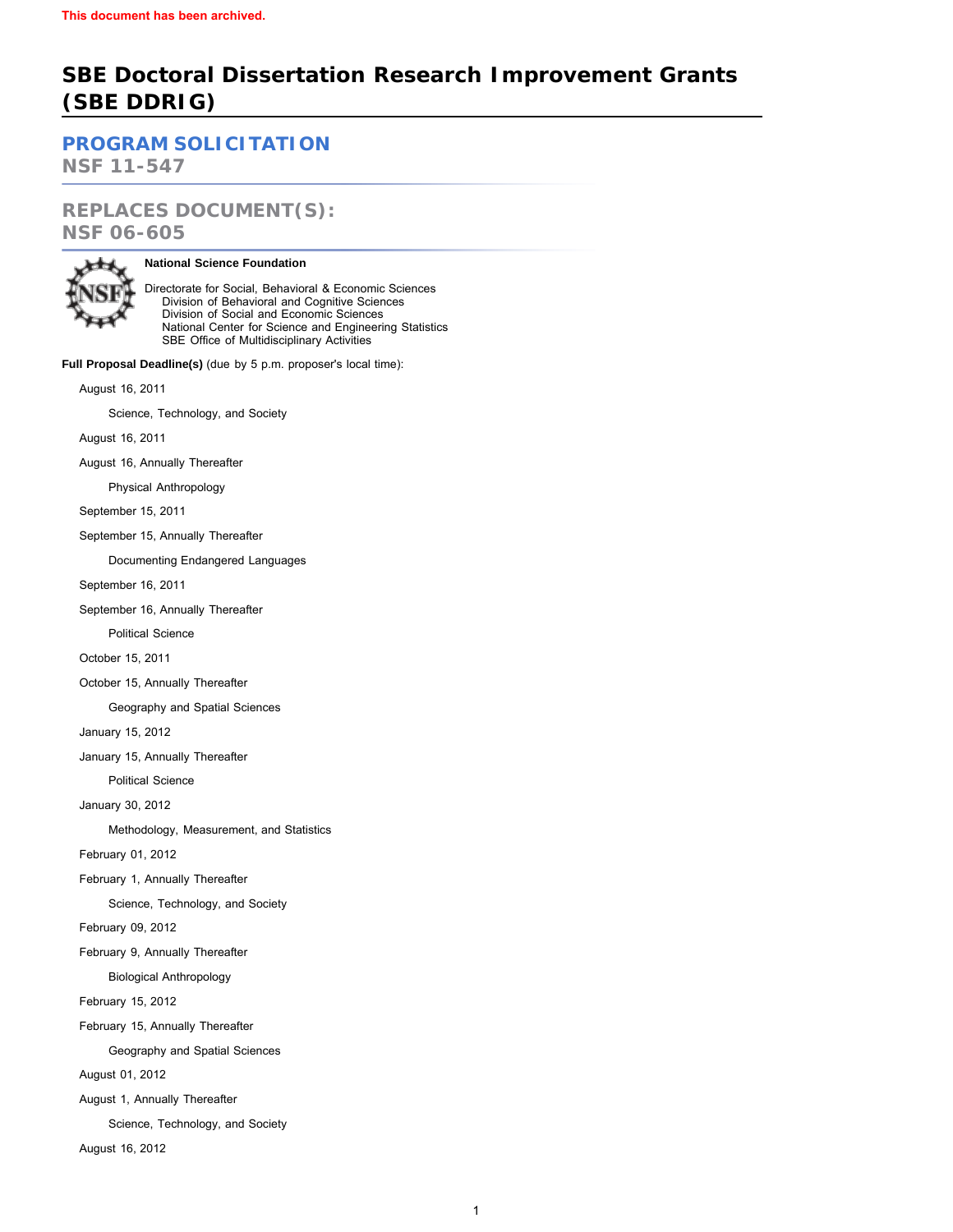Biological Anthropology

October 11, 2012

Second Thursday in October, Annually Thereafter

Geography and Spatial Sciences

February 14, 2013

Second Thursday in February, Annually Thereafter

Geography and Spatial Sciences

April 05, 2013

Biological Anthropology

# November 15, 2013

Biological Anthropology

# July 15, 2014

Biological Anthropology

March 16, 2015

Biological Anthropology

#### **Full Proposal Target Date(s):**

August 15, 2011

Law and Social Sciences

August 15, 2011

August 15, Annually Thereafter

Cultural Anthropology

August 16, 2011

Linguistics

August 16, 2011

August 16, Annually Thereafter

Methodology, Measurement, and Statistics

August 18, 2011

August 18, Annually Thereafter

Economics

August 18, 2011

August 18, Annually Thereafter

Decision, Risk and Management Sciences

September 09, 2011

September 9, Annually Thereafter

Science of Science and Innovation Policy

October 15, 2011

October 15, Annually Thereafter

Sociology

January 15, 2012

January 15, Annually Thereafter

Cultural Anthropology

January 15, 2012

January 15, Annually Thereafter

Law and Social Sciences

January 15, 2012

January 15, Annually Thereafter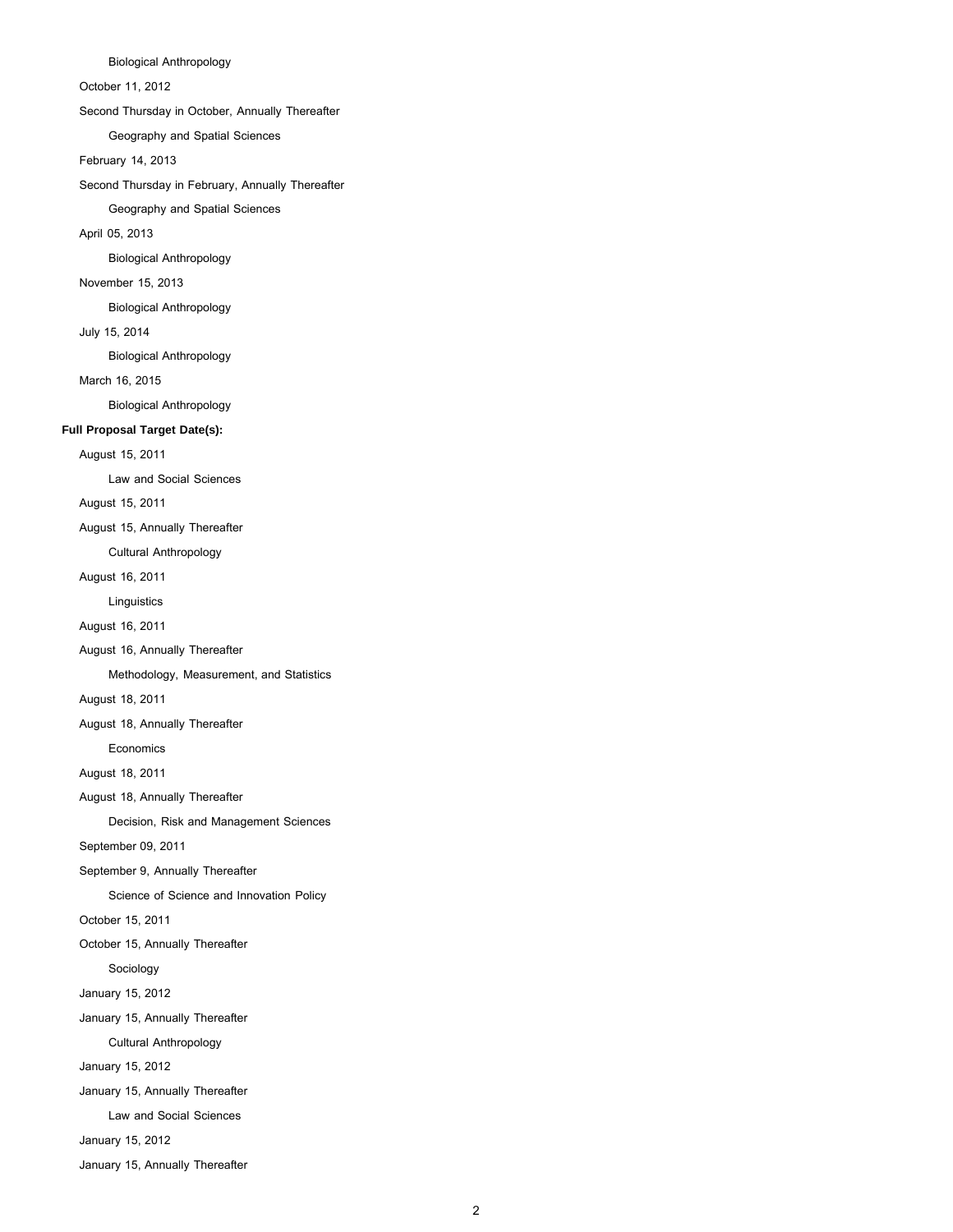Linguistics

January 15, 2012

January 15, Annually Thereafter

Research on Science and Technology Surveys and Statistics

January 18, 2012

January 18, Annually Thereafter

**Economics** 

January 18, 2012

January 18, Annually Thereafter

Decision, Risk and Management Sciences

July 15, 2012

July 15, Annually Thereafter

**Linguistics** 

January 16, 2013

January 16, Annually Thereafter

Methodology, Measurement, and Statistics

February 15, 2013

February 15, Annually Thereafter

Sociology

**Full Proposal Deadline(s)** (due by 5 p.m. proposer's local time)**:**

Proposals Accepted Anytime

Archeology

# **IMPORTANT INFORMATION AND REVISION NOTES**

**Political Science Proposal Due Date Modification:** Because of uncertainty about the NSF budget for fiscal year 2014, the Political Science program will not have target dates in September, 2013 (for Doctoral Dissertation Research Improvement Grants), but will maintain its January, 2014 target date. Proposals will still be accepted at any time. Reviews of proposals received by the January, 2014 target date will be completed during the spring of 2014.

**Indirect Costs:** Please note an important change to the treatment of indirect costs that was incorporated into the SBE Doctoral Dissertation Research Improvement Grants (SBE DDRIG) program solicitation (NSF 11-547). NSF's long-standing policy regarding the reimbursement of administrative costs is full reimbursement of indirect costs, based on the awardee's current Federally negotiated indirect cost rate agreement. To ensure consistency with Foundation and Federal-wide policies, proposals submitted in response to this program solicitation are subject to the awardee's current Federally negotiated indirect cost rate.

**Summary of General Revisions:** This solicitation was revised to include the Documenting Endangered Languages (DEL) Program as a participant of the SBE DDRIG program and to change the organization name, Division of Science Resources Statistics (SRS), to its new name of National Center for Science and Engineering Statistics (NCSES).

### <span id="page-2-0"></span>**SUMMARY OF PROGRAM REQUIREMENTS**

# **General Information**

#### **Program Title:**

SBE Doctoral Dissertation Research Improvement Grants

### **Synopsis of Program:**

The National Science Foundation's Division of Behavioral and Cognitive Sciences (BCS), Division of Social and Economic Sciences (SES), National Center for Science and Engineering Statistics (NCSES), and the SBE Office of Multidisciplinary Activities (SMA) award grants to doctoral students to improve the quality of dissertation research. These grants provide funds for items not normally available through the student's university. Additionally, these grants allow doctoral students to undertake significant data-gathering projects and to conduct field research in settings away from their campus that would not otherwise be possible. Proposals are judged on the basis of their scientific merit, including the theoretical importance of the research question and the appropriateness of the proposed data and methodology to be used in addressing the question.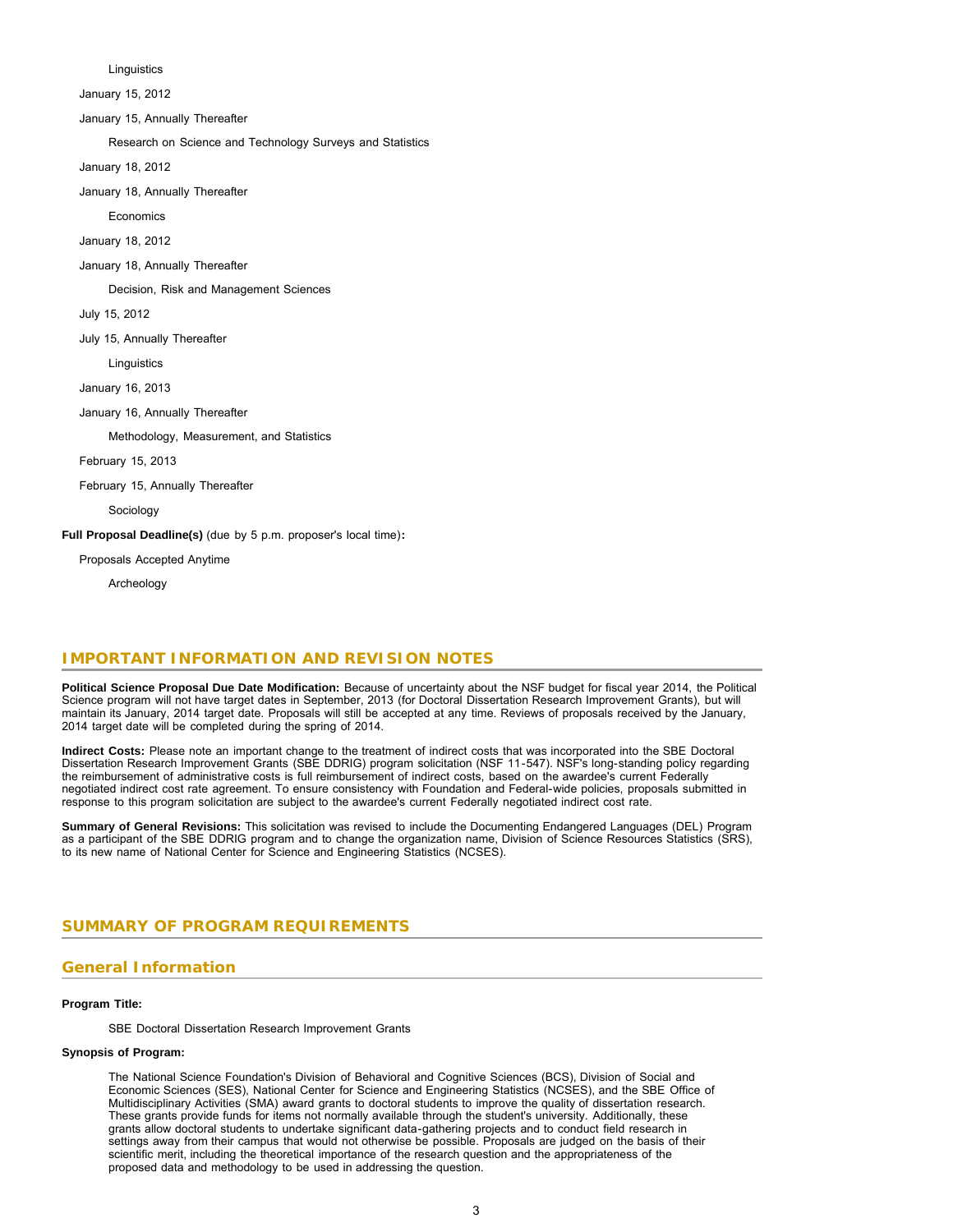In an effort to improve the quality of dissertation research, many programs in both BCS and SES, the Research on Science and Technology Surveys and Statistics program within NCSES, and the Science of Science and Innovation Policy program in SMA accept doctoral dissertation improvement grant proposals. Requirements vary across programs, so proposers are advised to consult the relevant program's webpage for specific information and contact the program director if necessary.

The following Programs support dissertation research:

Division of Behavioral and Cognitive Sciences (BCS)

[Archaeology](http://www.nsf.gov/sbe/bcs/arch/suppdiss.jsp)

[Cultural Anthropology](http://www.nsf.gov/sbe/bcs/anthro/suppdiss.jsp)

[Documenting Endangered Languages](http://www.nsf.gov/sbe/bcs/DEL/DELsuppdiss.jsp)

[Geography and Spatial Sciences](http://www.nsf.gov/sbe/bcs/grs/suppdiss.jsp)

**[Linguistics](http://www.nsf.gov/sbe/bcs/ling/suppdiss.jsp)** 

[Biological Anthropology](http://www.nsf.gov/sbe/bcs/phys/suppdiss.jsp)

#### Division of Social and Economic Sciences (SES)

[Decision, Risk and Management Sciences](http://www.nsf.gov/sbe/ses/drms/ddrip1.jsp)

**[Economics](http://www.nsf.gov/sbe/ses/econ/ddrip1.jsp)** 

[Law and Social Science](http://www.nsf.gov/sbe/ses/law/lawguide1.jsp)

[Methodology, Measurement, and Statistics](http://www.nsf.gov/sbe/ses/mms/diss1.jsp)

[Political Science](http://www.nsf.gov/sbe/ses/polisci/ddrip1.jsp)

[Science, Technology, and Society](http://www.nsf.gov/sbe/ses/ssociety/ssdiss1.jsp)

[Sociology](http://www.nsf.gov/sbe/ses/soc/socckl1.jsp)

National Center for Science and Engineering Statistics (NCSES)

[Research on Science and Technology Surveys and Statistics Program](http://www.nsf.gov/sbe/ddig_srs.jsp)

SBE Office of Multidisciplinary Activities

[Science of Science and Innovation Policy](http://www.nsf.gov/sbe/scisip/ddrig.jsp)

For a list of cognizant program officers for the programs listed above, please visit the [SBE Doctoral Dissertation](http://www.nsf.gov/sbe/ddrig_contacts.jsp) [Contact List.](http://www.nsf.gov/sbe/ddrig_contacts.jsp)

#### **Applicable Catalog of Federal Domestic Assistance (CFDA) Number(s):**

47.075 --- Social Behavioral and Economic Sciences

# **Award Information**

**Anticipated Type of Award:** Standard Grant

**Estimated Number of Awards:** 200 to 300 annually for the entire SBE Directorate.

**Anticipated Funding Amount:** \$2,500,000 annually across all programs, contingent upon the availability of funds.

#### **Eligibility Information**

#### **Who May Submit Proposals:**

Proposals may only be submitted by the following:

The student must be enrolled at a U.S. academic institution, but need not be a U.S. citizen. Proposals from women, minorities, and persons with disabilities are strongly encouraged.

#### **Who May Serve as PI:**

The proposal must be submitted by the dissertation advisor(s) on behalf of the graduate student who is at the point of initiating or already conducting dissertation research.

#### **Limit on Number of Proposals per Organization:**

There are no restrictions or limits.

#### **Limit on Number of Proposals per PI or Co-PI:**

There are no restrictions or limits.

### **Proposal Preparation and Submission Instructions**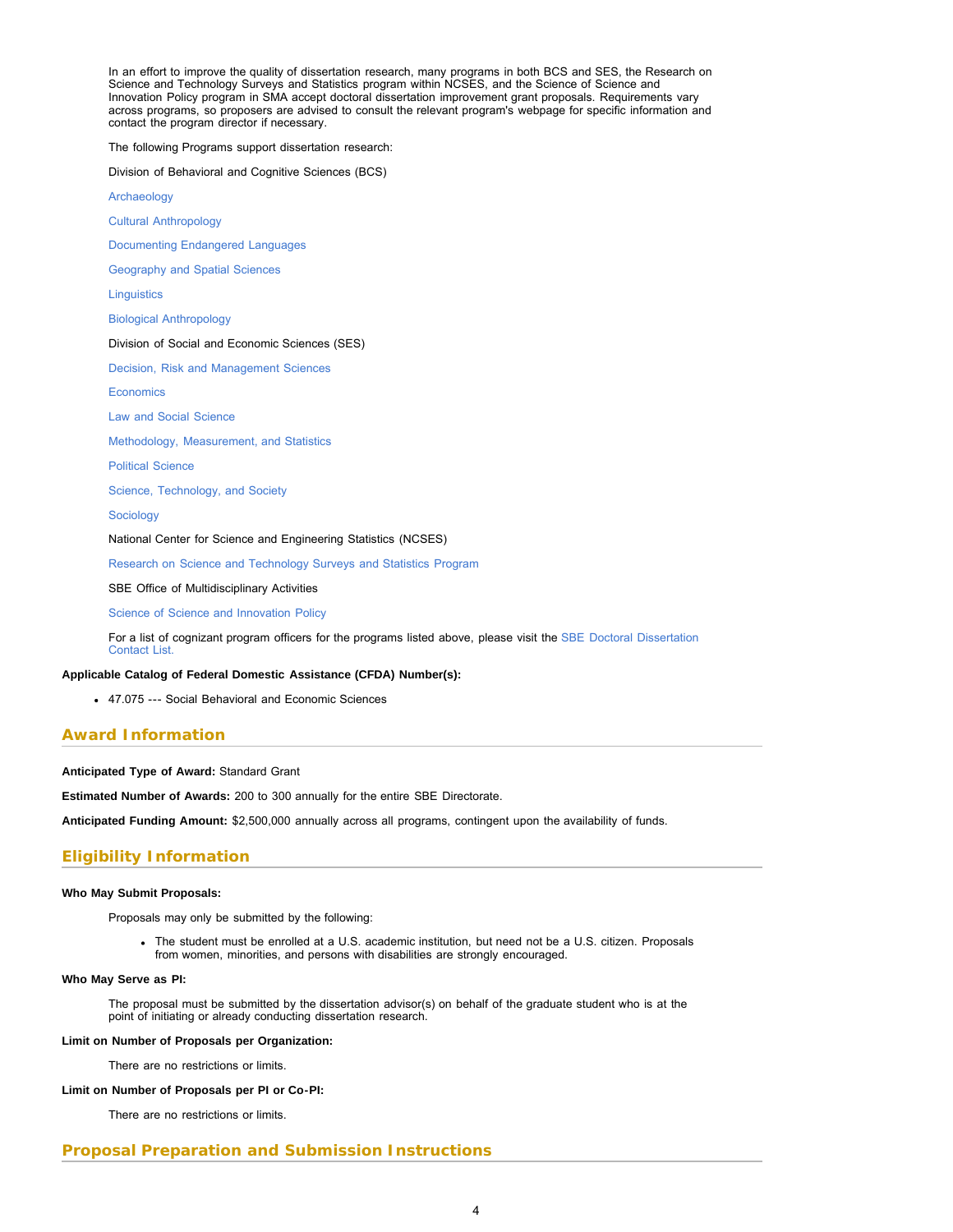#### **A. Proposal Preparation Instructions**

- **Letters of Intent:** Not required
- **Preliminary Proposal Submission:** Not required
- **Full Proposals:**
	- Full Proposals submitted via FastLane: NSF Proposal and Award Policies and Procedures Guide, Part I: Grant Proposal Guide (GPG) Guidelines apply. The complete text of the GPG is available electronically on the NSF website at: [http://www.nsf.gov/publications/pub\\_summ.jsp?ods\\_key=gpg.](http://www.nsf.gov/publications/pub_summ.jsp?ods_key=gpg)
	- Full Proposals submitted via Grants.gov: NSF Grants.gov Application Guide: A Guide for the Preparation and Submission of NSF Applications via Grants.gov Guidelines apply (Note: The NSF Grants.gov Application Guide is available on the Grants.gov website and on the NSF website at: [http://www.nsf.gov/publications/pub\\_summ.jsp?](http://www.nsf.gov/publications/pub_summ.jsp?ods_key=grantsgovguide) [ods\\_key=grantsgovguide\)](http://www.nsf.gov/publications/pub_summ.jsp?ods_key=grantsgovguide).

**B. Budgetary Information**

- **Cost Sharing Requirements:** Inclusion of voluntary committed cost sharing is prohibited.
- **Indirect Cost (F&A) Limitations:** Not Applicable
- **Other Budgetary Limitations:** Other budgetary limitations apply. Please see the full text of this solicitation for further information.

#### **C. Due Dates**

**Full Proposal Deadline(s)** (due by 5 p.m. proposer's local time):

August 16, 2011

Science, Technology, and Society

August 16, 2011

August 16, Annually Thereafter

Physical Anthropology

September 15, 2011

September 15, Annually Thereafter

Documenting Endangered Languages

September 16, 2011

September 16, Annually Thereafter

Political Science

October 15, 2011

October 15, Annually Thereafter

Geography and Spatial Sciences

January 15, 2012

January 15, Annually Thereafter

Political Science

January 30, 2012

Methodology, Measurement, and Statistics

February 01, 2012

February 1, Annually Thereafter

Science, Technology, and Society

February 09, 2012

February 9, Annually Thereafter

Biological Anthropology

February 15, 2012

February 15, Annually Thereafter

Geography and Spatial Sciences

August 01, 2012

August 1, Annually Thereafter

Science, Technology, and Society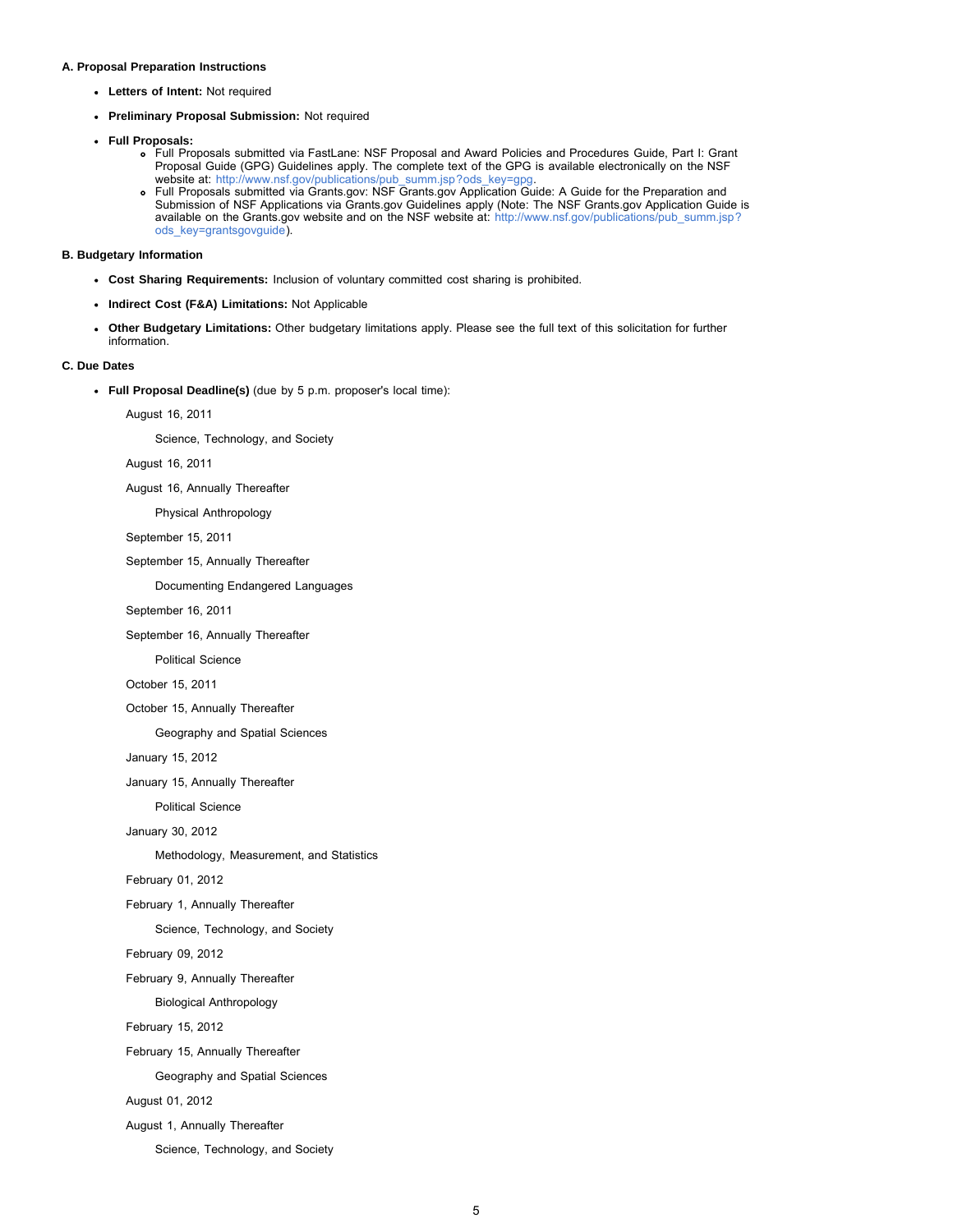August 16, 2012 Biological Anthropology October 11, 2012 Second Thursday in October, Annually Thereafter Geography and Spatial Sciences February 14, 2013 Second Thursday in February, Annually Thereafter Geography and Spatial Sciences April 05, 2013 Biological Anthropology November 15, 2013 Biological Anthropology July 15, 2014 Biological Anthropology March 16, 2015 Biological Anthropology **Full Proposal Target Date(s):** August 15, 2011 Law and Social Sciences August 15, 2011 August 15, Annually Thereafter Cultural Anthropology August 16, 2011 Linguistics August 16, 2011 August 16, Annually Thereafter Methodology, Measurement, and Statistics August 18, 2011 August 18, Annually Thereafter Economics August 18, 2011 August 18, Annually Thereafter Decision, Risk and Management Sciences September 09, 2011 September 9, Annually Thereafter Science of Science and Innovation Policy October 15, 2011 October 15, Annually Thereafter Sociology January 15, 2012 January 15, Annually Thereafter Cultural Anthropology January 15, 2012 January 15, Annually Thereafter Law and Social Sciences January 15, 2012

6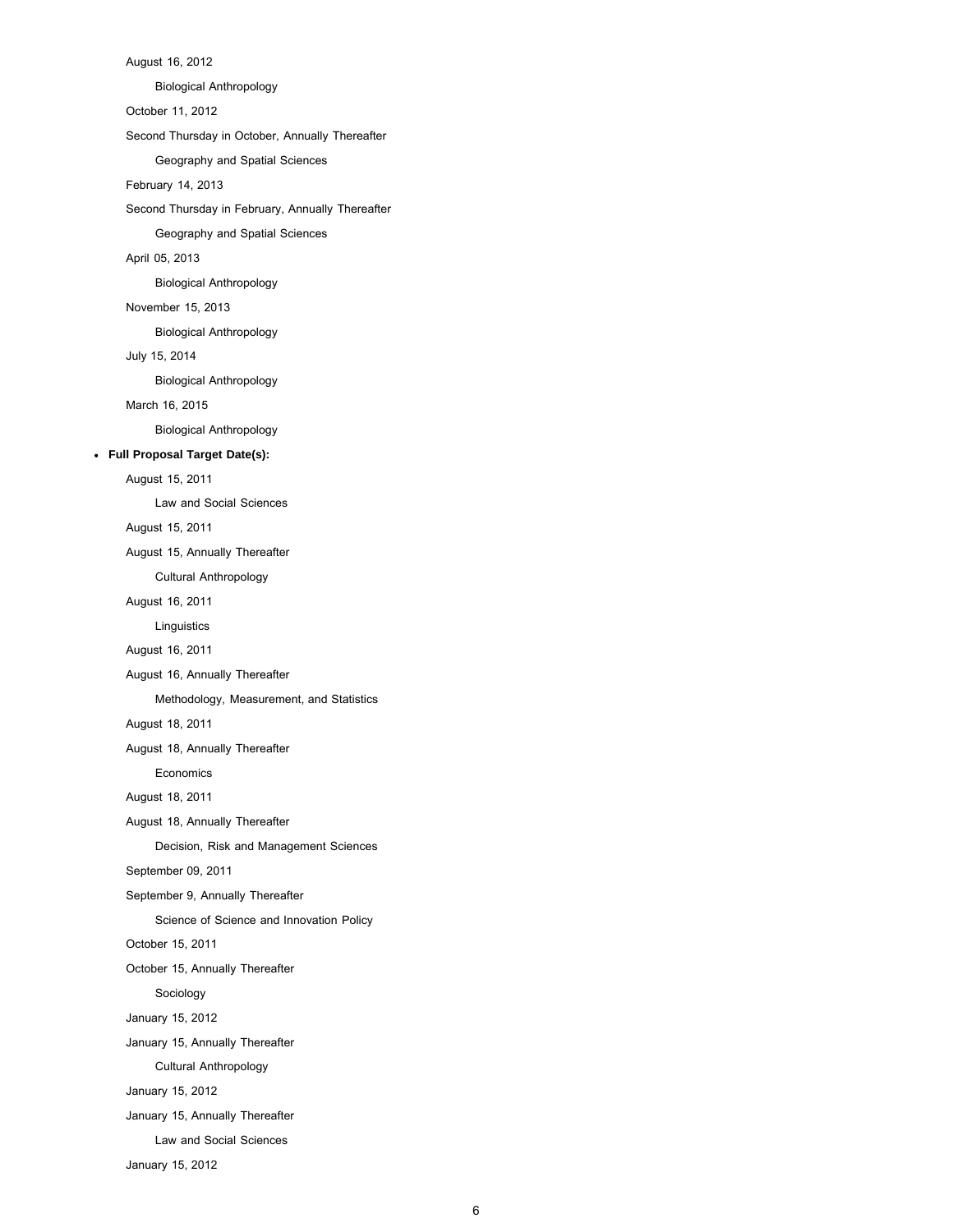January 15, Annually Thereafter Linguistics January 15, 2012 January 15, Annually Thereafter Research on Science and Technology Surveys and Statistics January 18, 2012 January 18, Annually Thereafter Economics January 18, 2012 January 18, Annually Thereafter Decision, Risk and Management Sciences July 15, 2012 July 15, Annually Thereafter Linguistics January 16, 2013 January 16, Annually Thereafter Methodology, Measurement, and Statistics February 15, 2013 February 15, Annually Thereafter Sociology **Full Proposal Deadline(s)** (due by 5 p.m. proposer's local time)**:**

Proposals Accepted Anytime

Archeology

### **Proposal Review Information Criteria**

**Merit Review Criteria:** National Science Board approved criteria. Additional merit review considerations apply. Please see the full text of this solicitation for further information.

### **Award Administration Information**

**Award Conditions:** Standard NSF award conditions apply.

<span id="page-6-0"></span>**Reporting Requirements:** Standard NSF reporting requirements apply.

### **TABLE OF CONTENTS**

**[Summary of Program Requirements](#page-2-0)**

- I. **[Introduction](#page-7-0)**
- II. **[Program Description](#page-7-1)**
- III. **[Award Information](#page-7-2)**
- IV. **[Eligibility Information](#page-7-3)**
- V. **[Proposal Preparation and Submission Instructions](#page-8-0)**
	- A. [Proposal Preparation Instructions](#page-8-0)
	- B. [Budgetary Information](#page-9-0) C. [Due Dates](#page-9-1)
	-
	- D. [FastLane/Grants.gov Requirements](#page-11-0)
- VI. **[NSF Proposal Processing and Review Procedures](#page-11-1)**
	- A. [Merit Review Principles and Criteria](#page-12-0)
	- B. [Review and Selection Process](#page-13-0)
- VII. **[Award Administration Information](#page-13-1)**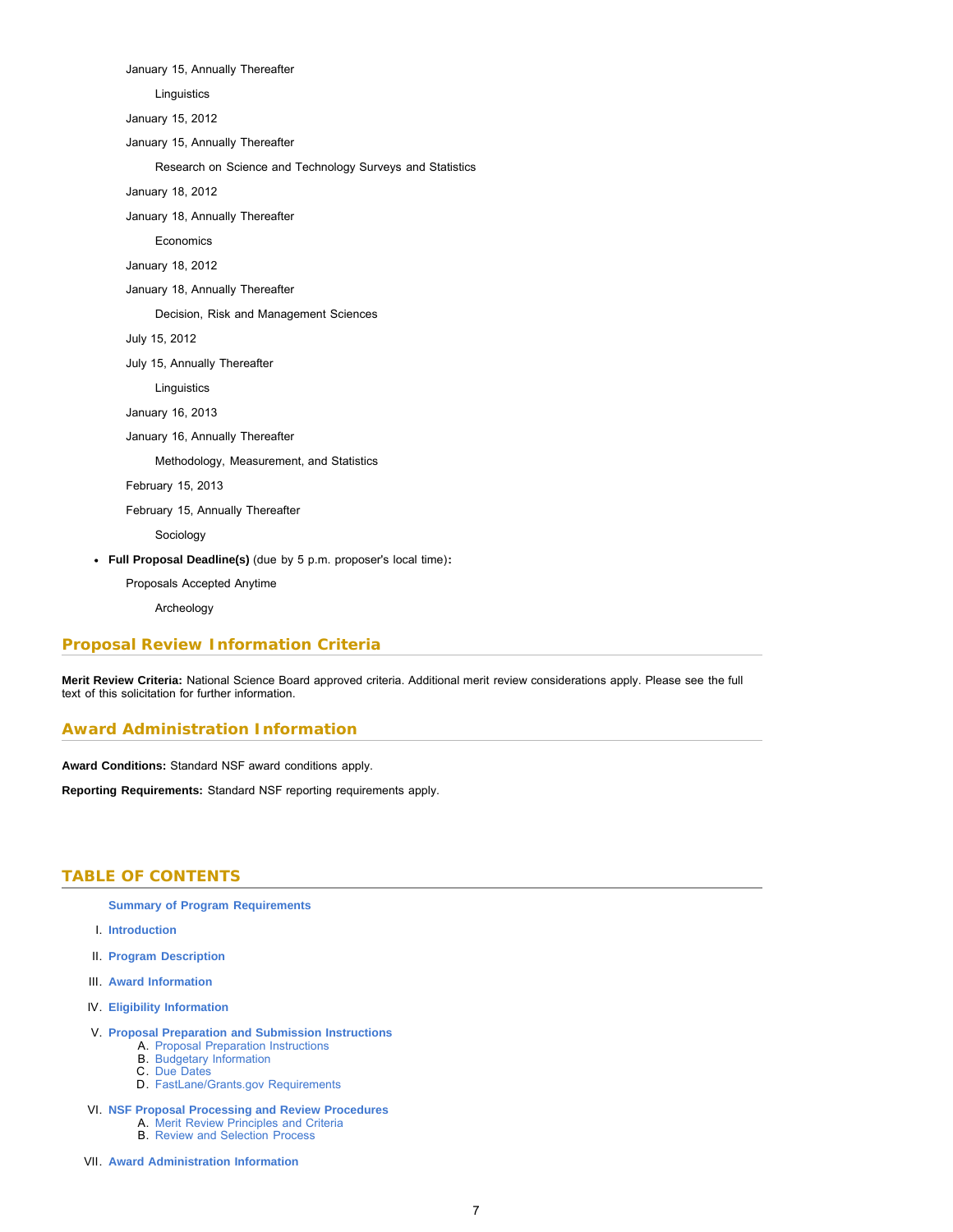- A. [Notification of the Award](#page-13-2)
- B. [Award Conditions](#page-13-3) C. [Reporting Requirements](#page-14-0)
- VIII. **[Agency Contacts](#page-14-1)**
- IX. **[Other Information](#page-14-2)**

# <span id="page-7-0"></span>**I. INTRODUCTION**

The National Science Foundation's Division of Behavioral and Cognitive Sciences (BCS), Division of Social and Economic Sciences (SES), the SBE Office of Multidisciplinary Activities (SMA) and the National Center for Science and Engineering Statistics (NCSES) award grants to doctoral students to improve the quality of dissertation research. These grants provide funds for items not normally available through the student's university. Additionally, these grants allow doctoral students to undertake significant data-gathering projects and to conduct field and archival research in settings away from their campus that would not otherwise be possible. Funds may be used for valid research expenses which include, but are not limited to, conducting field research in settings away from campus that would not otherwise be possible, data collection and sample survey costs, payments to subjects or informants, specialized research equipment, analysis and services not otherwise available, supplies, travel to archives, travel to specialized collections and facilities or field research locations, and partial living expenses for conducting necessary research away from the student's U.S. academic institution.

# <span id="page-7-1"></span>**II. PROGRAM DESCRIPTION**

SBE Doctoral Dissertation Research Improvement Grants provide supplemental funds for items not usually available from the student's U.S. academic institution. The awards are not intended to provide the full costs of a student's doctoral dissertation research. Funds may be used for valid research expenses which include, but are not limited to, conducting field research in settings away from campus that would not otherwise be possible, data collection and sample survey costs, payments to subjects or informants, specialized research equipment, analysis and services not otherwise available, supplies, travel to archives, travel to specialized collections and facilities or field research locations, and partial living expenses for conducting necessary research away from the student's U.S. academic institution.

While the Foundation provides support for doctoral dissertation research, the student (Co-PI) is solely responsible for the conduct of such research and preparation of results for publication. The Foundation, therefore, does not assume responsibility for such findings and their interpretation. This program does not support research with disease-related goals, including research on the etiology, diagnosis, or treatment of physical or mental disease, abnormality, or malfunction of human beings, animals or plants.

### <span id="page-7-2"></span>**III. AWARD INFORMATION**

Estimated program budget, number of awards and average award size/duration are subject to the availability of funds.

Due to the variation in research techniques and needs across the social, behavioral, and economic sciences, individual programs vary widely in award sizes; please consult the program's webpage or program director for specific information. Proposer may concurrently submit a doctoral dissertation proposal to other funding organizations; please indicate this in the "Current and Pending Support" section of the NSF proposal, so that NSF may coordinate funding with the other organizations.

# <span id="page-7-3"></span>**IV. ELIGIBILITY INFORMATION**

#### **Who May Submit Proposals:**

Proposals may only be submitted by the following:

The student must be enrolled at a U.S. academic institution, but need not be a U.S. citizen. Proposals from women, minorities, and persons with disabilities are strongly encouraged.

#### **Who May Serve as PI:**

The proposal must be submitted by the dissertation advisor(s) on behalf of the graduate student who is at the point of initiating or already conducting dissertation research.

#### **Limit on Number of Proposals per Organization:**

There are no restrictions or limits.

#### **Limit on Number of Proposals per PI or Co-PI:**

There are no restrictions or limits.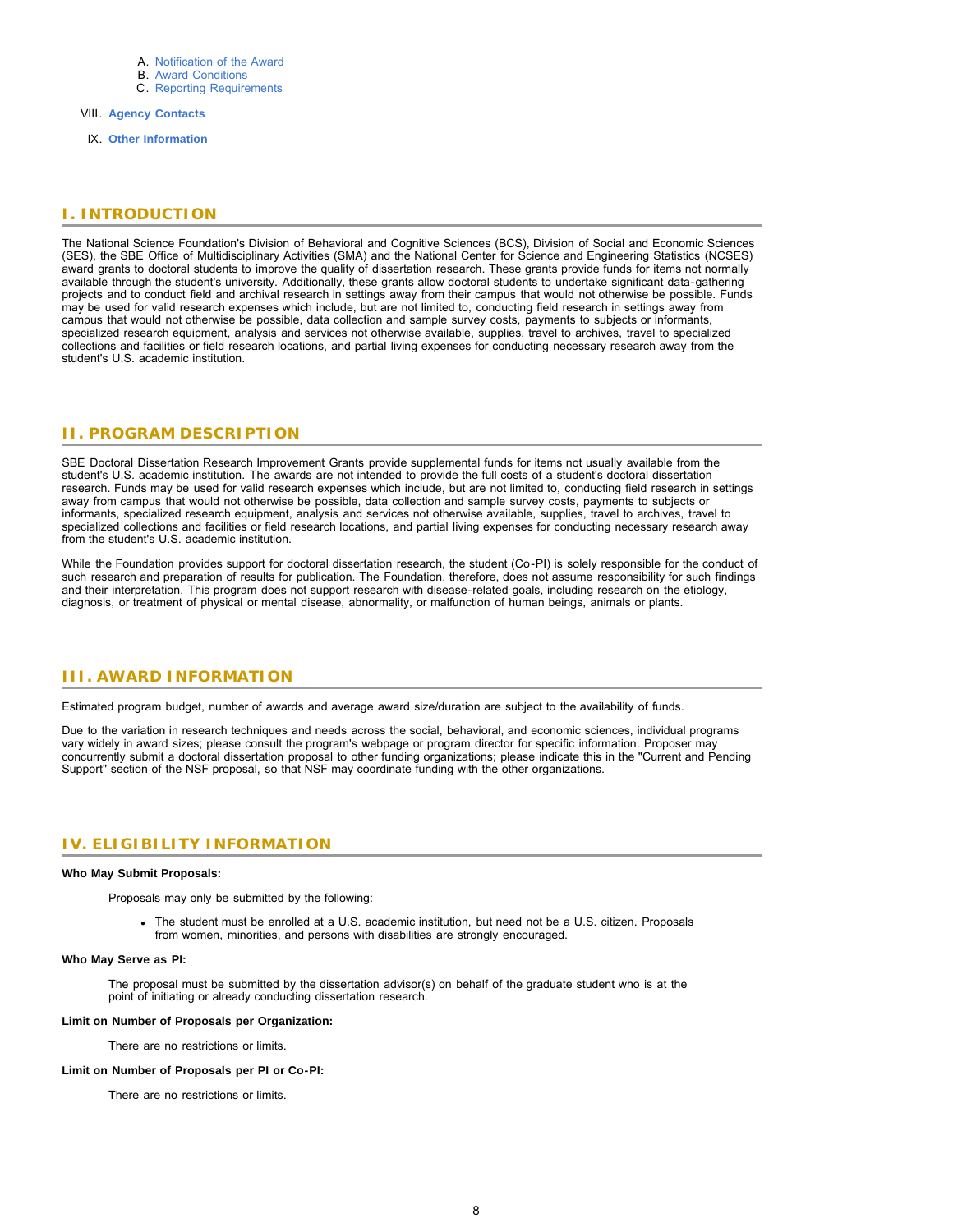# <span id="page-8-0"></span>**A. Proposal Preparation Instructions**

**Full Proposal Preparation Instructions:** Proposers may opt to submit proposals in response to this Program Solicitation via Grants.gov or via the NSF FastLane system.

- Full proposals submitted via FastLane: Proposals submitted in response to this program solicitation should be prepared and submitted in accordance with the general guidelines contained in the NSF Grant Proposal Guide (GPG). The complete text of the GPG is available electronically on the NSF website at: [http://www.nsf.gov/publications/pub\\_summ.jsp?ods\\_key=gpg.](http://www.nsf.gov/publications/pub_summ.jsp?ods_key=gpg) Paper copies of the GPG may be obtained from the NSF Publications Clearinghouse, telephone (703) 292-7827 or by email from [nsfpubs@nsf.gov.](mailto:nsfpubs@nsf.gov) Proposers are reminded to identify this program solicitation number in the program solicitation block on the NSF Cover Sheet For Proposal to the National Science Foundation. Compliance with this requirement is critical to determining the relevant proposal processing guidelines. Failure to submit this information may delay processing.
- Full proposals submitted via Grants.gov: Proposals submitted in response to this program solicitation via Grants.gov should be prepared and submitted in accordance with the NSF Grants.gov Application Guide: A Guide for the Preparation and Submission of NSF Applications via Grants.gov. The complete text of the NSF Grants.gov Application Guide is available on the Grants.gov website and on the NSF website at: ([http://www.nsf.gov/publications/pub\\_summ.jsp?](http://www.nsf.gov/publications/pub_summ.jsp?ods_key=grantsgovguide) [ods\\_key=grantsgovguide\)](http://www.nsf.gov/publications/pub_summ.jsp?ods_key=grantsgovguide). To obtain copies of the Application Guide and Application Forms Package, click on the Apply tab on the Grants.gov site, then click on the Apply Step 1: Download a Grant Application Package and Application Instructions link and enter the funding opportunity number, (the program solicitation number without the NSF prefix) and press the Download Package button. Paper copies of the Grants.gov Application Guide also may be obtained from the NSF Publications Clearinghouse, telephone (703) 292-7827 or by e-mail from [nsfpubs@nsf.gov.](mailto:nsfpubs@nsf.gov)

**Important Proposal Preparation Information:** FastLane will check for required sections of the proposal, in accordance with *Grant Proposal Guide* (GPG) instructions described in Chapter II.C.2. The GPG requires submission of: Project Summary; Project Description; References Cited; Biographical Sketch(es); Budget; Budget Justification; Current and Pending Support; Facilities, Equipment & Other Resources; Data Management Plan; and Postdoctoral Mentoring Plan, if applicable. If a required section is missing, **FastLane will not accept the proposal.**

Please note that the proposal preparation instructions provided in this program solicitation may deviate from the GPG instructions. If the solicitation instructions do not require a GPG-required section to be included in the proposal, insert text or upload a document in that section of the proposal that states, "Not Applicable for this Program Solicitation." Doing so will enable FastLane to accept your proposal.

In addition to the GPG guidelines, specific instructions for SBE Doctoral Dissertation Improvement Grants are:

#### 1. Cover Page

- The Project Title should begin with "Doctoral Dissertation Research:"
- List the primary dissertation advisor as the "PI/PD" and the student as the "CO-PI/PD."
- Mark human subjects as pending, approved, or exempted.

#### 2. Project Summary

This section consists of an overview, a statement on the intellectual merit of the proposed activity, and a statement on the broader impacts of the proposed activity.

#### 3. Project Description

- This section should describe the scientific significance of the work, including its relationship to other current research, and the design of the project in sufficient detail to permit evaluation. It should also present and interpret progress to date if the research is already underway.
- A Research Schedule should be included and should indicate the date that funds are required. The "Results from Prior NSF Support" section is not required.
- Some programs limit dissertation research proposals to 10 pages, others limit them to 15 pages. For questions regarding page-length and supplemental materials such as surveys, please consult the relevant program's website and contact the NSF program assistant or program director if necessary.

#### *Please note that per guidance in the GPG, the Project Description must contain, as a separate section within the narrative, a discussion of the broader impacts of the proposed activities. You can decide where to include this section within the Project Description.*

#### 4. References Cited

Only references cited should be included.

#### 5. Biographical Sketches

- Should be submitted for both the student and the dissertation advisor and should not exceed 2 pages each. Some programs require a statement of the student's current academic status and degree progress.
- Do not submit transcripts or letters of reference.

#### 6. Budget

- Total of relevant travel expenses should be included in Domestic Travel (including Canada, Mexico, and U.S. possessions) and/or Foreign Travel.
- All other expenses should be included in "Other Direct Costs," unless otherwise specified by the program.
- There are no salaries or stipends for the graduate student or the advisor; please check relevant program for maximum allowed costs for dissertation expenses.

7. Current and pending support forms should be submitted for both the PI (advisor) and Co-PI (student).

8. Facilities, Equipment & Other Resources - follow guidance in the GPG.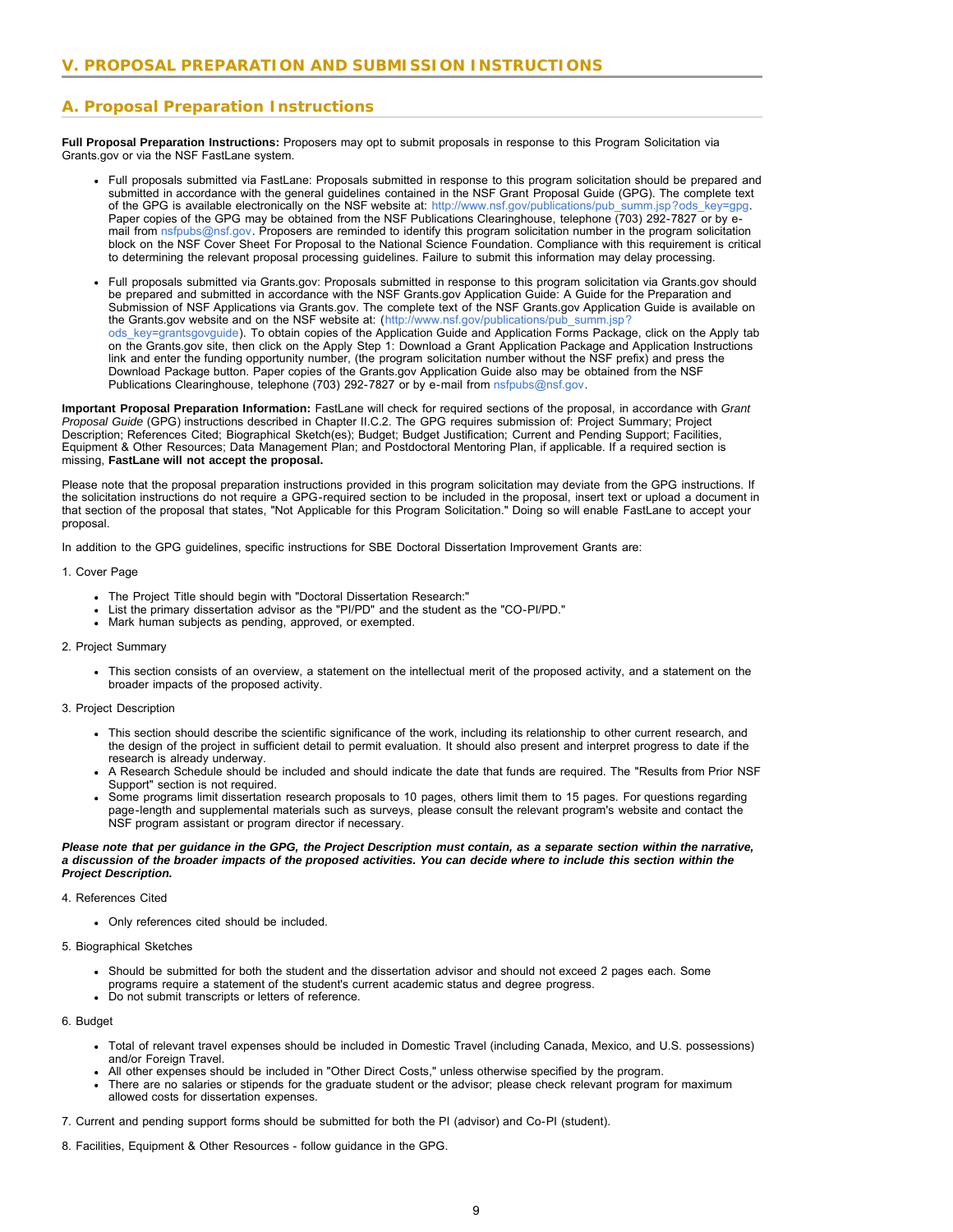#### <span id="page-9-1"></span>9. Supplementary Documentation

The following should be uploaded as "Supplementary Documents":

- A statement from the department chair or the advisor certifying the student's progress towards the degree (completion of course work, advancement to candidacy, etc.) may be required. Please consult the relevant program.
- If the doctoral student will use the award for travel expenses to work with a specialist, then a letter from the specialist agreeing to work with the student should be included. The proposal should provide justification for this choice. A Data Management Plan (DMP) is now required for all research proposals and proposals that do not include one will not
- be able to be submitted. See the "Important Information and Revision Notes" section of this solicitation for additional information concerning DMPs.

# <span id="page-9-0"></span>**B. Budgetary Information**

**Cost Sharing:** Inclusion of voluntary committed cost sharing is prohibited.

#### **Other Budgetary Limitations:**

- In general, grants are awarded for up to 24 months.
- Funds are to be used exclusively for necessary expenses incurred in the actual conduct of the dissertation research.
- These funds may not be used as a stipend for the student, for tuition, textbooks, notebooks, journals, or for the typing, reproduction, or publication costs of the student's dissertation.
- Although stipends are not permitted, an allowance for expenses during time away from the student's U.S. academic institution may be allowed.
- Funds may be requested for research assistants only in special circumstances, which should be carefully justified. Many of the limitations are program specific.
- Please consult the relevant program's website and contact the program assistant or program director if necessary.

### **C. Due Dates**

**Full Proposal Deadline(s)** (due by 5 p.m. proposer's local time):

August 16, 2011

Science, Technology, and Society

August 16, 2011

August 16, Annually Thereafter

;Physical Anthropology

September 15, 2011

September 15, Annually Thereafter

Documenting Endangered Languages

September 16, 2011

September 16, Annually Thereafter

Political Science

October 15, 2011

October 15, Annually Thereafter

Geography and Spatial Sciences

January 15, 2012

January 15, Annually Thereafter

Political Science

January 30, 2012

Methodology, Measurement, and Statistics

February 01, 2012

February 1, Annually Thereafter

Science, Technology, and Society

February 09, 2012

February 9, Annually Thereafter

Biological Anthropology

February 15, 2012

February 15, Annually Thereafter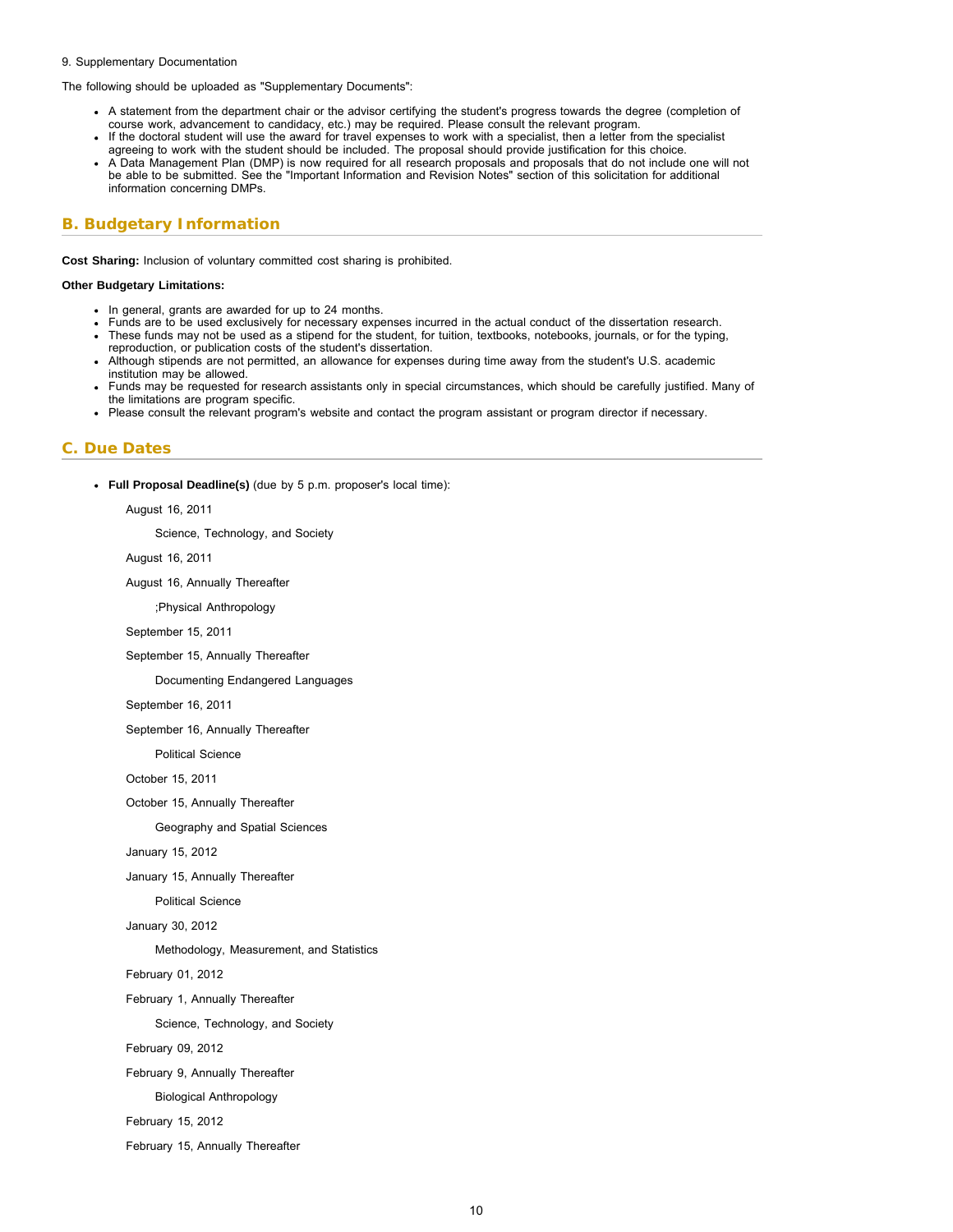Geography and Spatial Sciences August 01, 2012 August 1, Annually Thereafter Science, Technology, and Society August 16, 2012 Biological Anthropology October 11, 2012 Second Thursday in October, Annually Thereafter Geography and Spatial Sciences February 14, 2013 Second Thursday in February, Annually Thereafter Geography and Spatial Sciences April 05, 2013 Biological Anthropology November 15, 2013 Biological Anthropology July 15, 2014 Biological Anthropology March 16, 2015 Biological Anthropology **Full Proposal Target Date(s):** August 15, 2011 Law and Social Sciences August 15, 2011 August 15, Annually Thereafter Cultural Anthropology August 16, 2011 Linguistics August 16, 2011 August 16, Annually Thereafter Methodology, Measurement, and Statistics August 18, 2011 August 18, Annually Thereafter Economics August 18, 2011 August 18, Annually Thereafter Decision, Risk and Management Sciences September 09, 2011 September 9, Annually Thereafter Science of Science and Innovation Policy October 15, 2011 October 15, Annually Thereafter Sociology January 15, 2012 January 15, Annually Thereafter

Cultural Anthropology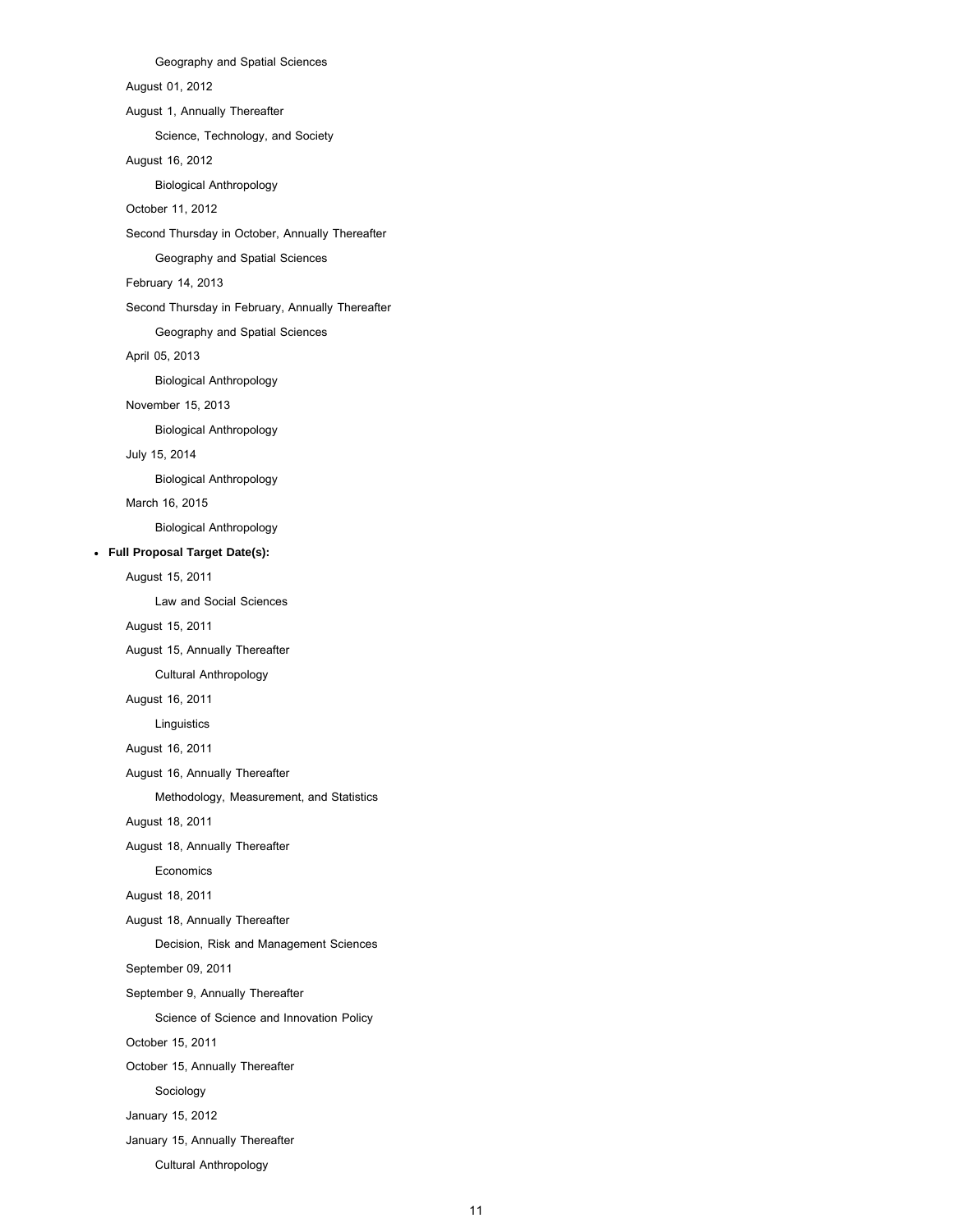January 15, 2012

January 15, Annually Thereafter

Law and Social Sciences

January 15, 2012

January 15, Annually Thereafter

**Linguistics** 

January 15, 2012

January 15, Annually Thereafter

Research on Science and Technology Surveys and Statistics

January 18, 2012

January 18, Annually Thereafter

Economics

January 18, 2012

January 18, Annually Thereafter

Decision, Risk and Management Sciences

July 15, 2012

July 15, Annually Thereafter

**Linguistics** 

January 16, 2013

January 16, Annually Thereafter

Methodology, Measurement, and Statistics

February 15, 2013

February 15, Annually Thereafter

Sociology

**Full Proposal Deadline(s)** (due by 5 p.m. proposer's local time)**:**

Proposals Accepted Anytime

Archeology

### <span id="page-11-0"></span>**D. FastLane/Grants.gov Requirements**

### **For Proposals Submitted Via FastLane:**

To prepare and submit a proposal via FastLane, see detailed technical instructions available at: [https://www.fastlane.nsf.gov/a1/newstan.htm.](https://www.fastlane.nsf.gov/a1/newstan.htm) For FastLane user support, call the FastLane Help Desk at 1-800- 673-6188 or e-mail [fastlane@nsf.gov.](mailto:fastlane@nsf.gov) The FastLane Help Desk answers general technical questions related to the use of the FastLane system. Specific questions related to this program solicitation should be referred to the NSF program staff contact(s) listed in Section VIII of this funding opportunity.

#### **For Proposals Submitted Via Grants.gov:**

Before using Grants.gov for the first time, each organization must register to create an institutional profile. Once registered, the applicant's organization can then apply for any federal grant on the Grants.gov website. Comprehensive information about using Grants.gov is available on the Grants.gov Applicant Resources webpage: [http://www.grants.gov/web/grants/applicants.html.](http://www.grants.gov/web/grants/applicants.html) In addition, the NSF Grants.gov Application Guide (see link in Section V.A) provides instructions regarding the technical preparation of proposals via Grants.gov. For Grants.gov user support, contact the Grants.gov Contact Center at 1-800-518-4726 or by email: [support@grants.gov](mailto:support@grants.gov). The Grants.gov Contact Center answers general technical questions related to the use of Grants.gov. Specific questions related to this program solicitation should be referred to the NSF program staff contact(s) listed in Section VIII of this solicitation.

*Submitting the Proposal:* Once all documents have been completed, the Authorized Organizational Representative (AOR) must submit the application to Grants.gov and verify the desired funding opportunity and agency to which the application is submitted. The AOR must then sign and submit the application to Grants.gov. The completed application will be transferred to the NSF FastLane system for further processing.

<span id="page-11-1"></span>Proposers that submitted via FastLane are strongly encouraged to use FastLane to verify the status of their submission to NSF. For proposers that submitted via Grants.gov, until an application has been received and validated by NSF, the Authorized Organizational Representative may check the status of an application on Grants.gov. After proposers have received an e-mail notification from NSF, Research.gov should be used to check the status of an application.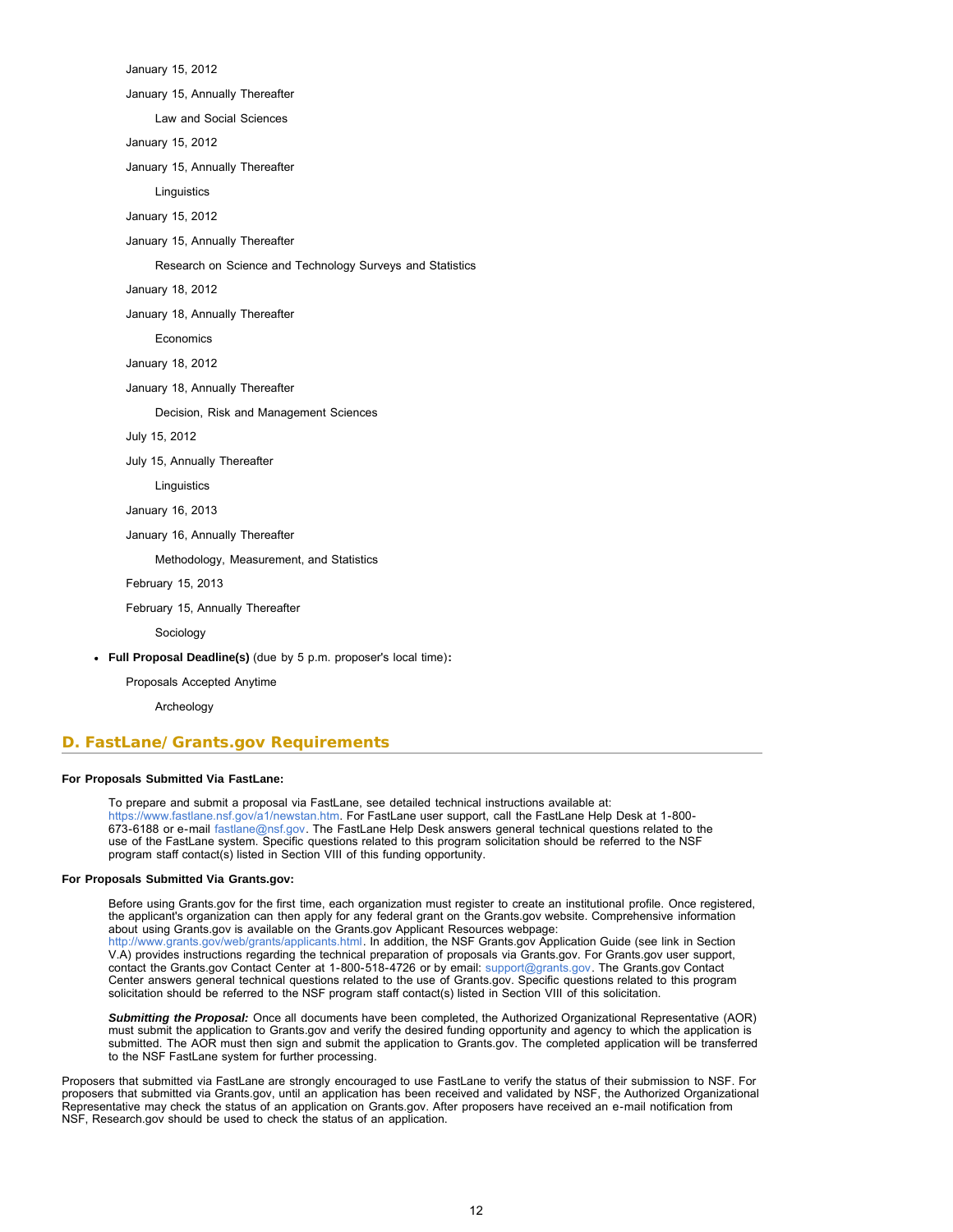# **VI. NSF PROPOSAL PROCESSING AND REVIEW PROCEDURES**

Proposals received by NSF are assigned to the appropriate NSF program for acknowledgement and, if they meet NSF requirements, for review. All proposals are carefully reviewed by a scientist, engineer, or educator serving as an NSF Program Officer, and usually by three to ten other persons outside NSF either as *ad hoc* reviewers, panelists, or both, who are experts in the particular fields represented by the proposal. These reviewers are selected by Program Officers charged with oversight of the review process. Proposers are invited to suggest names of persons they believe are especially well qualified to review the proposal and/or persons they would prefer not review the proposal. These suggestions may serve as one source in the reviewer selection process at the Program Officer's discretion. Submission of such names, however, is optional. Care is taken to ensure that reviewers have no conflicts of interest with the proposal. In addition, Program Officers may obtain comments from site visits before recommending final action on proposals. Senior NSF staff further review recommendations for awards. A flowchart that depicts the entire NSF proposal and award process (and associated timeline) is included in the GPG as [Exhibit III-1](http://www.nsf.gov/pubs/policydocs/pappguide/nsf13001/gpg_3ex1.pdf).

A comprehensive description of the Foundation's merit review process is available on the NSF website at: [http://nsf.gov/bfa/dias/policy/merit\\_review/.](http://nsf.gov/bfa/dias/policy/merit_review/)

Proposers should also be aware of core strategies that are essential to the fulfillment of NSF's mission, as articulated in *[Empowering the Nation Through Discovery and Innovation: NSF Strategic Plan for Fiscal Years \(FY\) 2011-2016](http://www.nsf.gov/news/strategicplan/nsfstrategicplan_2011_2016.pdf)*. These strategies are integrated in the program planning and implementation process, of which proposal review is one part. NSF's mission is particularly well-implemented through the integration of research and education and broadening participation in NSF programs, projects, and activities.

One of the core strategies in support of NSF's mission is to foster integration of research and education through the programs, projects and activities it supports at academic and research institutions. These institutions provide abundant opportunities where individuals may concurrently assume responsibilities as researchers, educators, and students, and where all can engage in joint efforts that infuse education with the excitement of discovery and enrich research through the variety of learning perspectives.

Another core strategy in support of NSF's mission is broadening opportunities and expanding participation of groups, institutions, and geographic regions that are underrepresented in STEM disciplines, which is essential to the health and vitality of science and engineering. NSF is committed to this principle of diversity and deems it central to the programs, projects, and activities it considers and supports.

# <span id="page-12-0"></span>**A. Merit Review Principles and Criteria**

The National Science Foundation strives to invest in a robust and diverse portfolio of projects that creates new knowledge and enables breakthroughs in understanding across all areas of science and engineering research and education. To identify which projects to support, NSF relies on a merit review process that incorporates consideration of both the technical aspects of a proposed project and its potential to contribute more broadly to advancing NSF's mission "to promote the progress of science; to advance the national health, prosperity, and welfare; to secure the national defense; and for other purposes." NSF makes every effort to conduct a fair, competitive, transparent merit review process for the selection of projects.

#### 1. Merit Review Principles

These principles are to be given due diligence by PIs and organizations when preparing proposals and managing projects, by reviewers when reading and evaluating proposals, and by NSF program staff when determining whether or not to recommend proposals for funding and while overseeing awards. Given that NSF is the primary federal agency charged with nurturing and supporting excellence in basic research and education, the following three principles apply:

- All NSF projects should be of the highest quality and have the potential to advance, if not transform, the frontiers of knowledge.
- NSF projects, in the aggregate, should contribute more broadly to achieving societal goals. These "Broader Impacts" may be accomplished through the research itself, through activities that are directly related to specific research projects, or through activities that are supported by, but are complementary to, the project. The project activities may be based on previously established and/or innovative methods and approaches, but in either case must be well justified.
- Meaningful assessment and evaluation of NSF funded projects should be based on appropriate metrics, keeping in mind the likely correlation between the effect of broader impacts and the resources provided to implement projects. If the size of the activity is limited, evaluation of that activity in isolation is not likely to be meaningful. Thus, assessing the effectiveness of these activities may best be done at a higher, more aggregated, level than the individual project.

With respect to the third principle, even if assessment of Broader Impacts outcomes for particular projects is done at an aggregated level, PIs are expected to be accountable for carrying out the activities described in the funded project. Thus, individual projects should include clearly stated goals, specific descriptions of the activities that the PI intends to do, and a plan in place to document the outputs of those activities.

These three merit review principles provide the basis for the merit review criteria, as well as a context within which the users of the criteria can better understand their intent.

#### 2. Merit Review Criteria

All NSF proposals are evaluated through use of the two National Science Board approved merit review criteria. In some instances, however, NSF will employ additional criteria as required to highlight the specific objectives of certain programs and activities.

The two merit review criteria are listed below. **Both** criteria are to be given **full consideration** during the review and decisionmaking processes; each criterion is necessary but neither, by itself, is sufficient. Therefore, proposers must fully address both criteria. ([GPG Chapter II.C.2.d.i.](http://www.nsf.gov/pubs/policydocs/pappguide/nsf13001/gpg_2.jsp#IIC2di) contains additional information for use by proposers in development of the Project Description section of the proposal.) Reviewers are strongly encouraged to review the criteria, including [GPG Chapter II.C.2.d.i.,](http://www.nsf.gov/pubs/policydocs/pappguide/nsf13001/gpg_2.jsp#IIC2di) prior to the review of a proposal.

When evaluating NSF proposals, reviewers will be asked to consider what the proposers want to do, why they want to do it, how they plan to do it, how they will know if they succeed, and what benefits could accrue if the project is successful. These issues apply both to the technical aspects of the proposal and the way in which the project may make broader contributions. To that end, reviewers will be asked to evaluate all proposals against two criteria: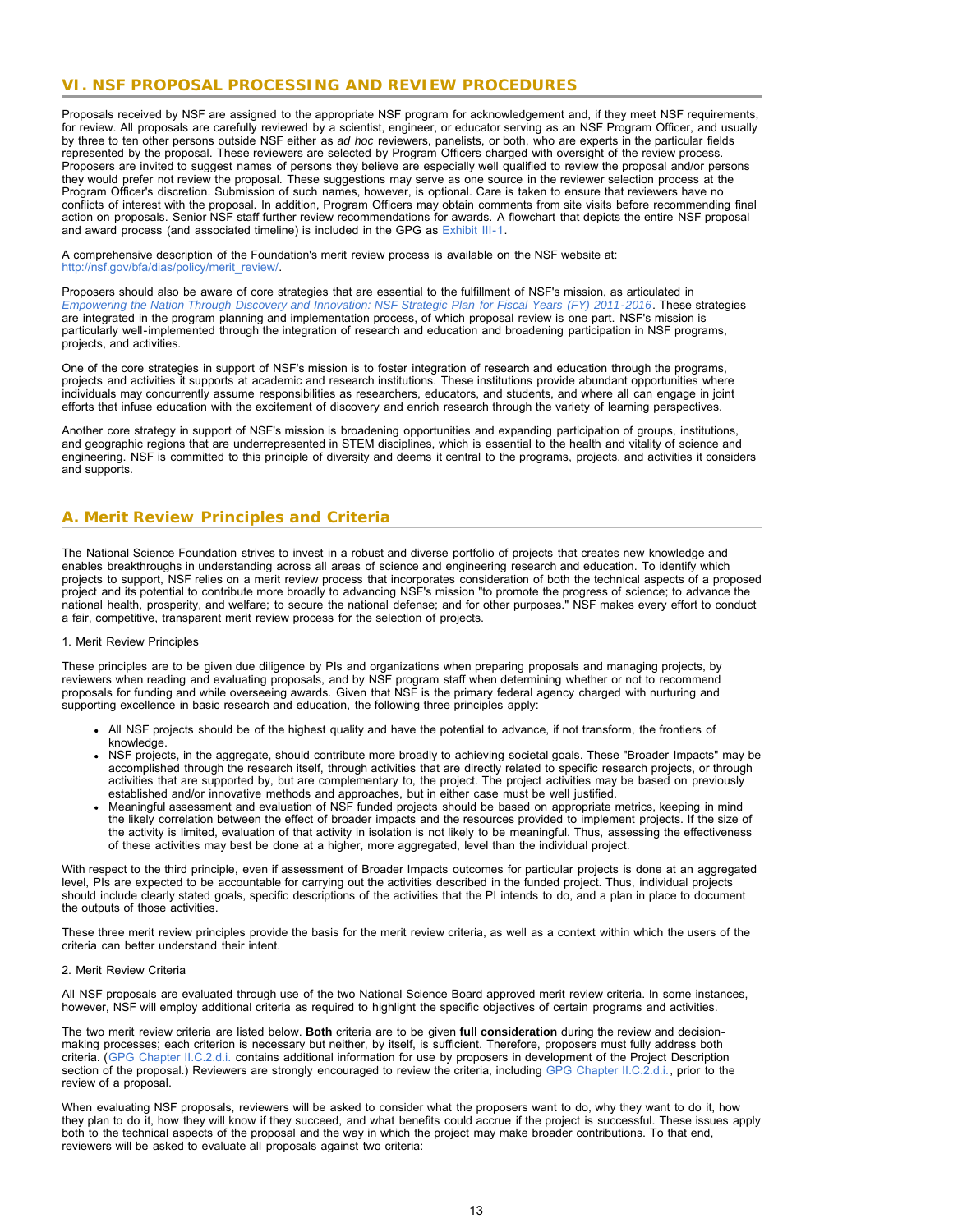**Intellectual Merit:** The Intellectual Merit criterion encompasses the potential to advance knowledge; and **Broader Impacts:** The Broader Impacts criterion encompasses the potential to benefit society and contribute to the achievement of specific, desired societal outcomes.

The following elements should be considered in the review for both criteria:

- 1. What is the potential for the proposed activity to
	- a. Advance knowledge and understanding within its own field or across different fields (Intellectual Merit); and b. Benefit society or advance desired societal outcomes (Broader Impacts)?
- 2. To what extent do the proposed activities suggest and explore creative, original, or potentially transformative concepts?
- 3. Is the plan for carrying out the proposed activities well-reasoned, well-organized, and based on a sound rationale? Does the plan incorporate a mechanism to assess success?
- 4. How well qualified is the individual, team, or organization to conduct the proposed activities?
- 5. Are there adequate resources available to the PI (either at the home organization or through collaborations) to carry out the proposed activities?

Broader impacts may be accomplished through the research itself, through the activities that are directly related to specific research projects, or through activities that are supported by, but are complementary to, the project. NSF values the advancement of scientific knowledge and activities that contribute to achievement of societally relevant outcomes. Such outcomes include, but are not limited to: full participation of women, persons with disabilities, and underrepresented minorities in science, technology, engineering, and mathematics (STEM); improved STEM education and educator development at any level; increased public scientific literacy and public engagement with science and technology; improved well-being of individuals in society; development of a diverse, globally competitive STEM workforce; increased partnerships between academia, industry, and others; improved national security; increased economic competitiveness of the United States; and enhanced infrastructure for research and education.

Proposers are reminded that reviewers will also be asked to review the Data Management Plan and the Postdoctoral Researcher Mentoring Plan, as appropriate.

#### **Additional Review Information:**

Dissertation proposals are reviewed by a panel or a panel in combination with ad hoc peer reviewers. Please note that only the programs that evaluate proposals by *ad hoc peer reviews* ask for the names of appropriate or inappropriate reviewers. The applicant should check with the cognizant program officer on review procedures specific to that program.

# <span id="page-13-0"></span>**B. Review and Selection Process**

Proposals submitted in response to this program solicitation will be reviewed by Ad hoc Review and/or Panel Review.

Reviewers will be asked to evaluate proposals using two National Science Board approved merit review criteria and, if applicable, additional program specific criteria. A summary rating and accompanying narrative will be completed and submitted by each reviewer. The Program Officer assigned to manage the proposal's review will consider the advice of reviewers and will formulate a recommendation.

After scientific, technical and programmatic review and consideration of appropriate factors, the NSF Program Officer recommends to the cognizant Division Director whether the proposal should be declined or recommended for award. NSF is striving to be able to tell applicants whether their proposals have been declined or recommended for funding within six months. The time interval begins on the deadline or target date, or receipt date, whichever is later. The interval ends when the Division Director accepts the Program Officer's recommendation.

A summary rating and accompanying narrative will be completed and submitted by each reviewer. In all cases, reviews are treated as confidential documents. Verbatim copies of reviews, excluding the names of the reviewers, are sent to the Principal Investigator/Project Director by the Program Officer. In addition, the proposer will receive an explanation of the decision to award or decline funding.

In all cases, after programmatic approval has been obtained, the proposals recommended for funding will be forwarded to the Division of Grants and Agreements for review of business, financial, and policy implications and the processing and issuance of a grant or other agreement. Proposers are cautioned that only a Grants and Agreements Officer may make commitments, obligations or awards on behalf of NSF or authorize the expenditure of funds. No commitment on the part of NSF should be inferred from technical or budgetary discussions with a NSF Program Officer. A Principal Investigator or organization that makes financial or personnel commitments in the absence of a grant or cooperative agreement signed by the NSF Grants and Agreements Officer does so at their own risk.

# <span id="page-13-1"></span>**VII. AWARD ADMINISTRATION INFORMATION**

# <span id="page-13-2"></span>**A. Notification of the Award**

Notification of the award is made to *the submitting organization* by a Grants Officer in the Division of Grants and Agreements. Organizations whose proposals are declined will be advised as promptly as possible by the cognizant NSF Program administering the program. Verbatim copies of reviews, not including the identity of the reviewer, will be provided automatically to the Principal Investigator. (See Section VI.B. for additional information on the review process.)

# <span id="page-13-3"></span>**B. Award Conditions**

An NSF award consists of: (1) the award notice, which includes any special provisions applicable to the award and any numbered amendments thereto; (2) the budget, which indicates the amounts, by categories of expense, on which NSF has based its support (or otherwise communicates any specific approvals or disapprovals of proposed expenditures); (3) the proposal referenced in the award notice; (4) the applicable award conditions, such as Grant General Conditions (GC-1)\*; or Research Terms and Conditions\* and (5) any announcement or other NSF issuance that may be incorporated by reference in the award notice. Cooperative agreements also are administered in accordance with NSF Cooperative Agreement Financial and Administrative Terms and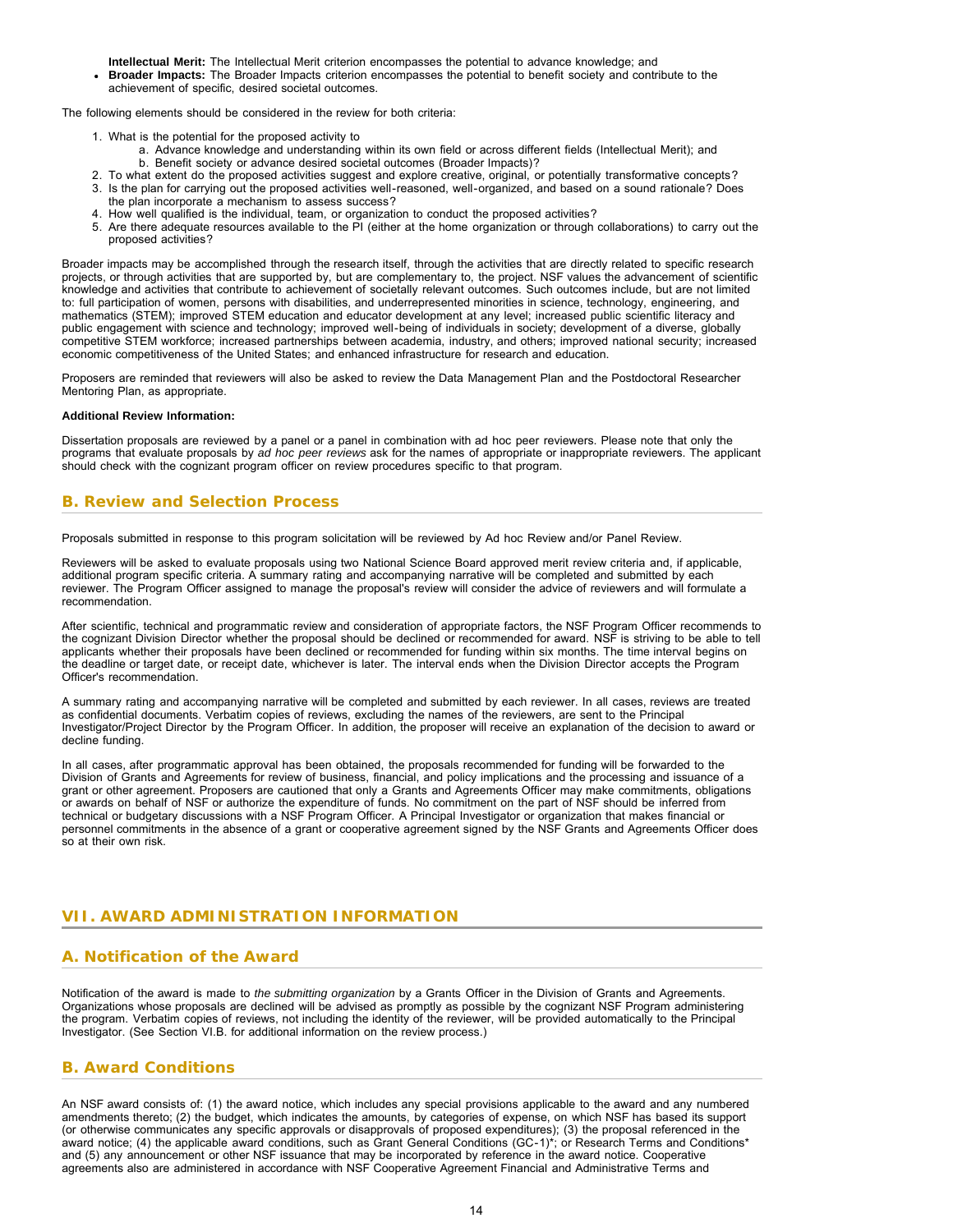Conditions (CA-FATC) and the applicable Programmatic Terms and Conditions. NSF awards are electronically signed by an NSF Grants and Agreements Officer and transmitted electronically to the organization via e-mail.

\*These documents may be accessed electronically on NSF's Website at [http://www.nsf.gov/awards/managing/award\\_conditions.jsp?](http://www.nsf.gov/awards/managing/award_conditions.jsp?org=NSF) [org=NSF.](http://www.nsf.gov/awards/managing/award_conditions.jsp?org=NSF) Paper copies may be obtained from the NSF Publications Clearinghouse, telephone (703) 292-7827 or by e-mail from [nsfpubs@nsf.gov.](mailto:nsfpubs@nsf.gov)

More comprehensive information on NSF Award Conditions and other important information on the administration of NSF awards is contained in the NSF *Award & Administration Guide* (AAG) Chapter II, available electronically on the NSF Website at [http://www.nsf.gov/publications/pub\\_summ.jsp?ods\\_key=aag.](http://www.nsf.gov/publications/pub_summ.jsp?ods_key=aag)

# <span id="page-14-0"></span>**C. Reporting Requirements**

For all multi-year grants (including both standard and continuing grants), the Principal Investigator must submit an annual project report to the cognizant Program Officer at least 90 days prior to the end of the current budget period. (Some programs or awards require submission of more frequent project reports). Within 90 days following expiration of a grant, the PI also is required to submit a final project report, and a project outcomes report for the general public.

Failure to provide the required annual or final project reports, or the project outcomes report, will delay NSF review and processing of any future funding increments as well as any pending proposals for all identified PIs and co-PIs on a given award. PIs should examine the formats of the required reports in advance to assure availability of required data.

PIs are required to use NSF's electronic project-reporting system, available through Research.gov, for preparation and submission of annual and final project reports. Such reports provide information on accomplishments, project participants (individual and organizational), publications, and other specific products and impacts of the project. Submission of the report via Research.gov constitutes certification by the PI that the contents of the report are accurate and complete. The project outcomes report also must be prepared and submitted using Research.gov. This report serves as a brief summary, prepared specifically for the public, of the nature and outcomes of the project. This report will be posted on the NSF website exactly as it is submitted by the PI.

More comprehensive information on NSF Reporting Requirements and other important information on the administration of NSF awards is contained in the NSF *Award & Administration Guide* (AAG) Chapter II, available electronically on the NSF Website at [http://www.nsf.gov/publications/pub\\_summ.jsp?ods\\_key=aag.](http://www.nsf.gov/publications/pub_summ.jsp?ods_key=aag)

# <span id="page-14-1"></span>**VIII. AGENCY CONTACTS**

For questions related to the use of FastLane, contact:

- FastLane Help Desk, telephone: 1-800-673-6188; e-mail: [fastlane@nsf.gov.](mailto:fastlane@nsf.gov)
- Robbie W. Brown Program Specialist, 995 N, telephone: (703) 292-7264, email: [rbrown@nsf.gov](mailto:rbrown@nsf.gov)
- Judith Simmons Program Assistant, 995 N, telephone: (703) 292-4347, email: [jsimmons@nsf.gov](mailto:jsimmons@nsf.gov)

For questions relating to Grants.gov contact:

Grants.gov Contact Center: If the Authorized Organizational Representatives (AOR) has not received a confirmation message from Grants.gov within 48 hours of submission of application, please contact via telephone: 1-800-518-4726; email: [support@grants.gov.](mailto:support@grants.gov)

For a list of cognizant program officers, please visit the [SBE Doctoral Dissertation Contact List](http://www.nsf.gov/sbe/ddrig_contacts.jsp).

# <span id="page-14-2"></span>**IX. OTHER INFORMATION**

The NSF website provides the most comprehensive source of information on NSF Directorates (including contact information), programs and funding opportunities. Use of this website by potential proposers is strongly encouraged. In addition, "NSF Update" is an information-delivery system designed to keep potential proposers and other interested parties apprised of new NSF funding opportunities and publications, important changes in proposal and award policies and procedures, and upcoming NSF [Grants](http://www.nsf.gov/bfa/dias/policy/outreach.jsp) [Conferences.](http://www.nsf.gov/bfa/dias/policy/outreach.jsp) Subscribers are informed through e-mail or the user's Web browser each time new publications are issued that match their identified interests. "NSF Update" also is available on NSF's website at [https://public.govdelivery.com/accounts/USNSF/subscriber/new?topic\\_id=USNSF\\_179.](http://www.nsf.gov/cgi-bin/good-bye?https://public.govdelivery.com/accounts/USNSF/subscriber/new?topic_id=USNSF_179)

Grants.gov provides an additional electronic capability to search for Federal government-wide grant opportunities. NSF funding opportunities may be accessed via this new mechanism. Further information on Grants.gov may be obtained at [http://www.grants.gov.](http://www.grants.gov/)

# **ABOUT THE NATIONAL SCIENCE FOUNDATION**

The National Science Foundation (NSF) is an independent Federal agency created by the National Science Foundation Act of 1950, as amended (42 USC 1861-75). The Act states the purpose of the NSF is "to promote the progress of science; [and] to advance the national health, prosperity, and welfare by supporting research and education in all fields of science and engineering."

NSF funds research and education in most fields of science and engineering. It does this through grants and cooperative agreements to more than 2,000 colleges, universities, K-12 school systems, businesses, informal science organizations and other research organizations throughout the US. The Foundation accounts for about one-fourth of Federal support to academic institutions for basic